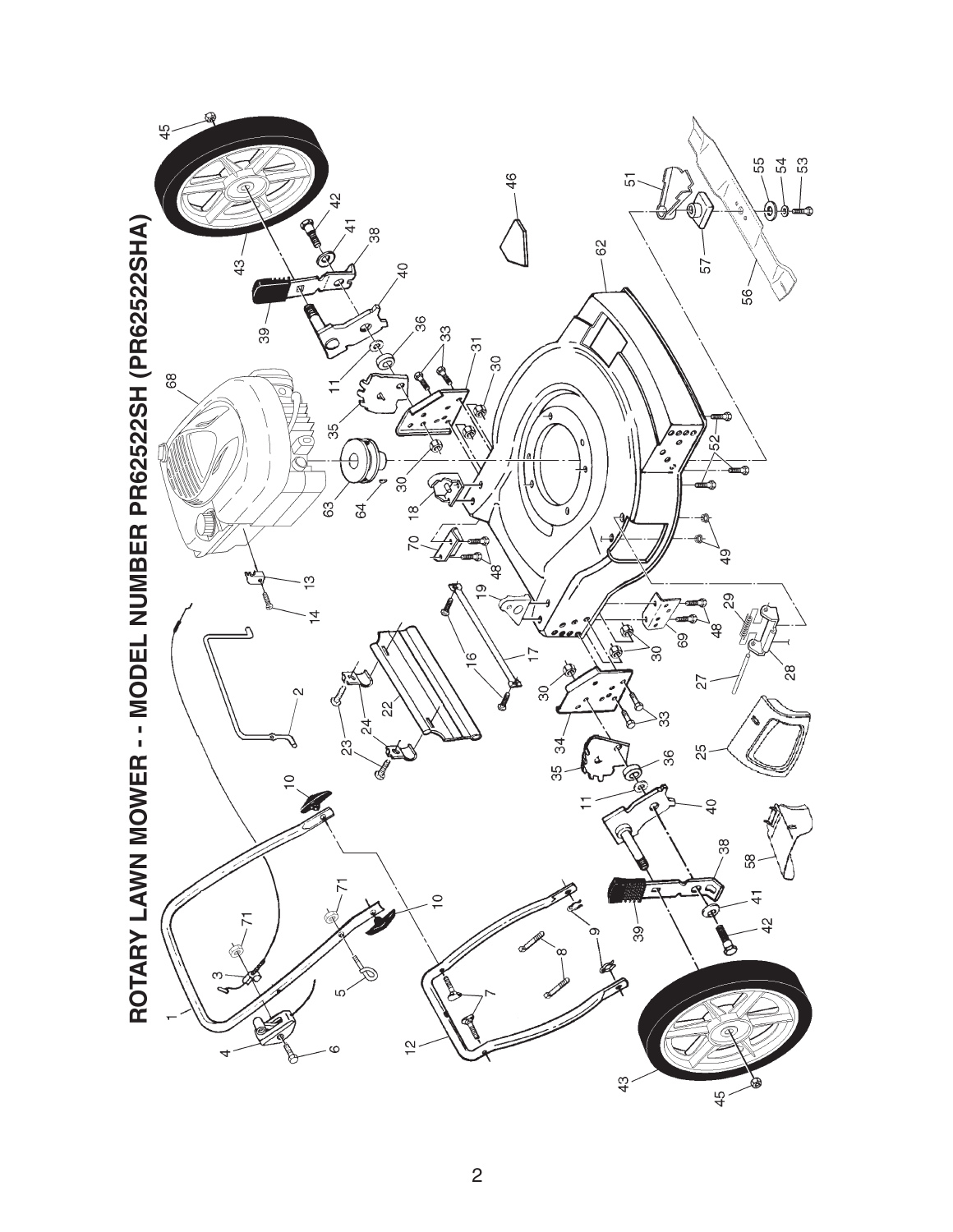ROTARY LAWN MOWER - - MODEL NUMBER PR62522SH (PR62522SHA) **ROTARY LAWN MOWER - - MODEL NUMBER PR62522SH (PR62522SHA)**

| <b>DESCRIPTION</b>                         | Decal, Danger<br>Screw, Thread Cutting 5/16-18 x 3/4<br>Wheel & Tire Assembly<br>-ocknut, Hex 3/18-16<br>Belleville<br>Washer<br>Shoulder Bolt<br>Locknut, Hex | Screw, Hex Head, Threaded, Rolled 3/8-16 x 1-1/8<br>Screw, Hex Head 3/8-24 x 1-3/8 (Grade 8)<br>Lawn Mower Housing (Includes Key Number 46)<br>Washer, Lock, Helical<br>Deflector, Discharge<br>Washer, Hardened<br>Adapter, Blade<br>Pulley, Engine<br>Hi-Pro Key<br>Debris Shield<br>Blade, 22" | Engine, Briggs & Stratton, Model Number 123K02<br>(For engine service and replacement parts,<br>call Briggs & Stratton at 1-800-233-3723)<br>Repair Parts Manual, English / French<br>NOTE: All component dimensions given in U.S. inches.<br>Available accessories not included with lawn mower:<br>Support Bracket, Handle, RH<br>Support Bracket, Handle, LH<br>Locknut, Keps<br>Warning Decal (Not Shown)<br>Operator's Manual, English <sup>'</sup><br>Operator's Manual, French<br>Grass Catcher Assembly |
|--------------------------------------------|----------------------------------------------------------------------------------------------------------------------------------------------------------------|---------------------------------------------------------------------------------------------------------------------------------------------------------------------------------------------------------------------------------------------------------------------------------------------------|-----------------------------------------------------------------------------------------------------------------------------------------------------------------------------------------------------------------------------------------------------------------------------------------------------------------------------------------------------------------------------------------------------------------------------------------------------------------------------------------------------------------|
| PART<br>$\frac{1}{2}$<br><b>KEY</b><br>NO. | 73800400<br>107339X<br>142748<br>181383<br>149741<br>83923<br>61651<br>$\frac{3}{4}$<br>48<br>$\frac{6}{7}$                                                    | 150406<br>182002<br>152202<br>84590<br>76509<br>851084<br>850263<br>851074<br>88860<br>87723<br>84941<br><b>2224567899</b><br>22456789<br>63<br>24                                                                                                                                                | 1 inch = $25.4$ mm<br>53350X479<br>53282X479<br>GCK5000<br>32004<br>62300<br>172788<br>88859<br>172787<br>$\mathbf{I}$<br>ï<br>$\frac{1}{1}$<br>20<br>88<br>ගි<br>l,<br>J,<br>$\frac{1}{1}$<br>$\frac{1}{1}$<br>$\overline{5}$                                                                                                                                                                                                                                                                                  |
| <b>DESCRIPTION</b>                         | Ф<br>Engine Zone Control Cabl<br>Throttle Control<br>Upper Handle<br>Rope Guide<br>Handle Bolt<br>Control Bar<br>Screw                                         | Right<br>te<br>Le<br>Handle Bracket Assembly,<br>Handle Bracket Assembly,<br>Screw, Support Rod<br>3/8<br>Hairpin Cotter<br>Lower Handle<br>Rod, Support<br>Washer, Flat<br>Handle Knob<br>Wire Tie<br>Clamp<br>Screw                                                                             | #10-24 x 1/2<br>Screw, Hex Washer Head<br>Bracket, Wheel Adjuster<br>Support Bracket, RH<br>Support Bracket, LH<br>Axle Arm Assembly<br>Bracket, Deflecto<br>Bracket, Housing<br>Spring, Torsion<br>Selecto<br>Spring, Selector<br>Knob, Selector<br>Rear Deflector<br>Mulcher Door<br>Hex<br>Rod, Hinge<br>Locknut,<br>Spacer<br>Bolt                                                                                                                                                                          |
| PART<br>$\frac{1}{2}$<br><b>KEY</b><br>NO. | 66860X479<br>183365<br>49293<br>170294<br>179585<br>131959<br>146771<br>ო<br>4 10 10 1                                                                         | 151590X479<br>165175X479<br>170346X479<br>170345X479<br>136376<br>111190<br>54583<br>66426<br>51793<br>88348<br>83816<br>လက<br>c<br>4<br>ဖ<br>$\infty$<br>$\sum$<br>တ<br>ထ တ                                                                                                                      | 00166X479<br>50085X007<br>700168X479<br>00331X004<br>80413X004<br>87584X004<br>4760612<br>750097<br>147286<br>70143<br>189008<br>151889<br>154132<br>152124<br>51592<br>46630<br>ನಿ<br>23<br>28<br>88<br>ကွ<br>35<br>36<br>24<br>85<br>20<br>္က<br>ನೆ<br>္က<br>တွ<br>5                                                                                                                                                                                                                                          |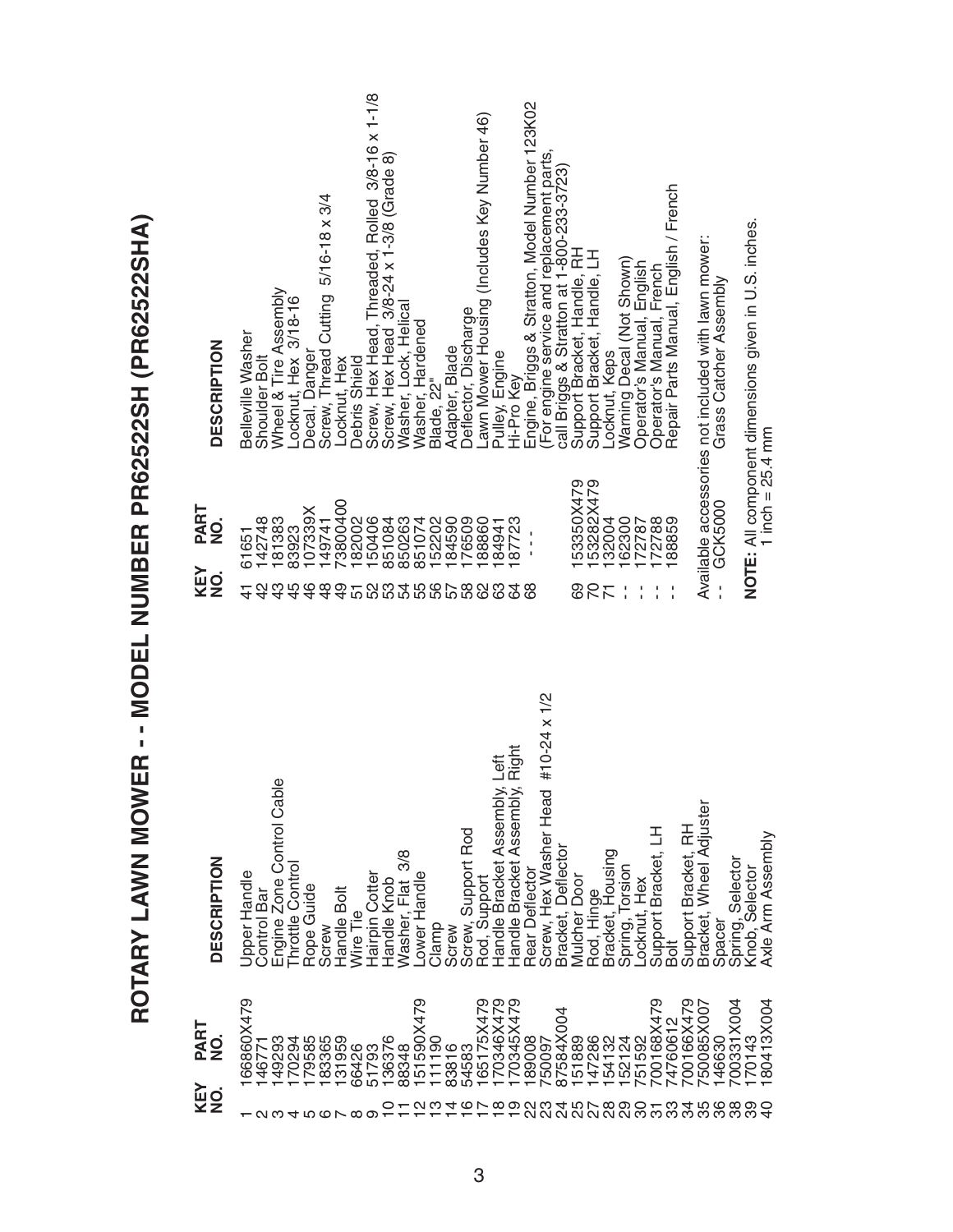

ROTARY LAWN MOWER - - MODEL NUMBER PR62522SH (PR62522SHA) **ROTARY LAWN MOWER - - MODEL NUMBER PR62522SH (PR62522SHA)**